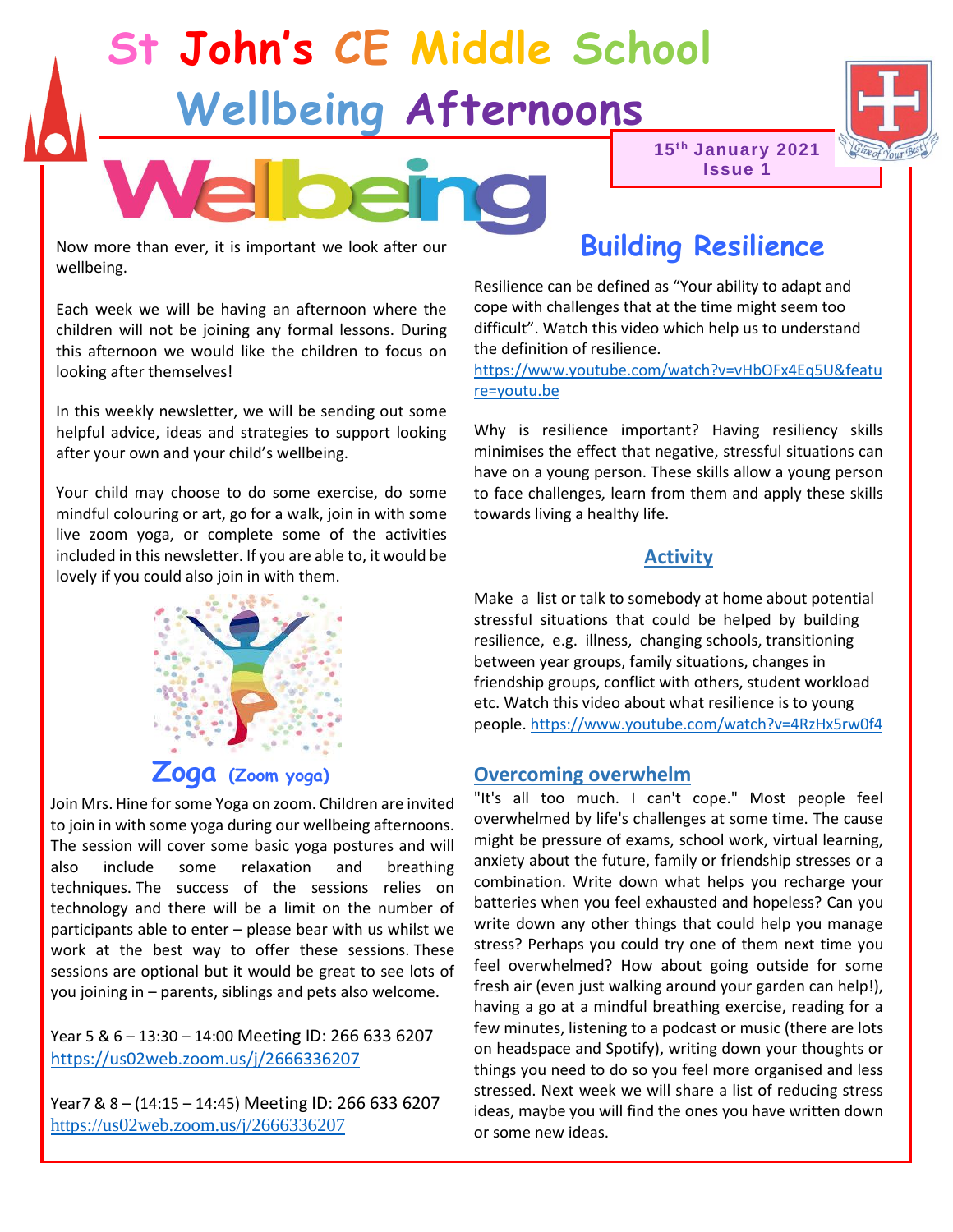## **St John's CE Middle School Wellbeing Afternoons**

## **Zones of Resilience**



Resilience is a skill we can train and develop! At some points in time you may do something you have not done before, something you find difficult or something you don't like or something you find easy.

- You may feel uncomfortable
- You might not feel like trying

If this happens, I wonder how you will respond. Will you choose to challenge yourself; will you keep trying even though you aren't able to do it...YET!

Success will not be measured by whether you can do the skill but whether you can choose to challenge yourself and keep trying.

Watch this video about the zones of resilience. <https://www.youtube.com/watch?v=c--2dVTSTTY&feature=youtu.be>

Activity: Have a discussion about or write down a time when you felt like you have been in each of the zones.

Create a poster informing somebody younger than you about resilience, why it is important and how you can build it**.** 

## **Mindful Colouring**

Have a go at some mindful coloring. If you are unable to print perhaps you could draw your own image filled with patterns and shapes and colour it in. Send in photos of your colouring. We will be giving out mindful colouring books and colouring pencils as prizes for the best ones when you return to school. Winners to be announced in next week's Wellbeing newsletter.



## **At Home Highlights**

Next week we would love to share some of the wellbeing activities you have had a go at. Please share your photos, videos and comments with us via our school twitter page or email them to [nhine@st-johns-bromsgrove.worcs.sch.uk](mailto:nhine@st-johns-bromsgrove.worcs.sch.uk) These could include photos or videos of you having a go at some yoga, photos of a nice mindful walk, pictures of some mindful colouring, your Maths challenge answers or an image of your resilience poster.